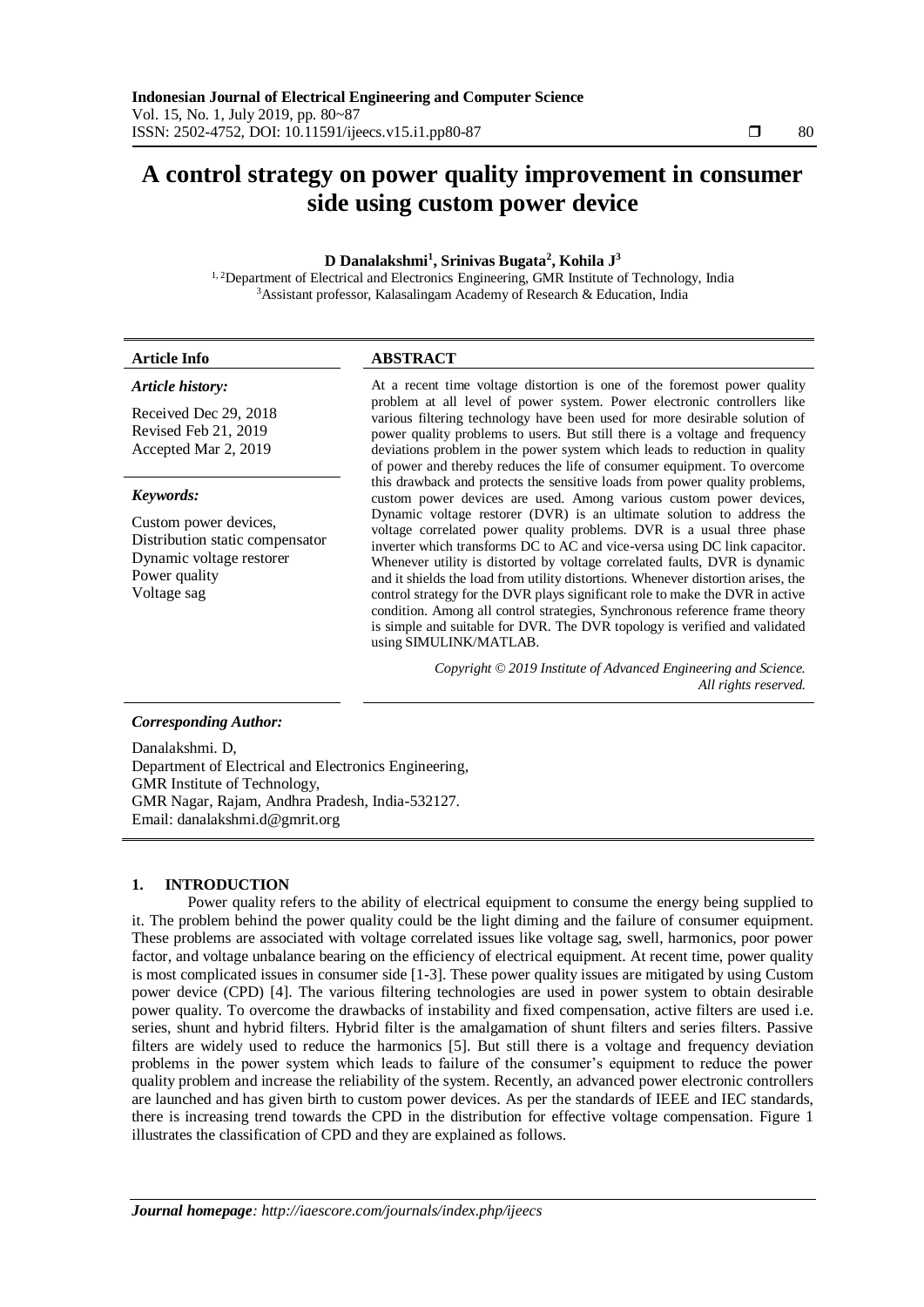

Figure 1. Classification of CPD [6]

Compensating devices are used for power factor correction and voltage balance [7]. These are mainly categorized into three type's i.e. Dynamic voltage restorer (DVR), Distribution static compensator (DSTATCOM) and Unified Power Quality Compensator (UPQC).

DVR is a series-connected converter [8-9] which protects sensitive electric equipment from power quality issues. The DVR provides the required amount of voltage and frequency in the load side. It is also known as static compensator and it can be used to compensate voltage sag as well as mitigate harmonic disturbances [10-12]. It is also used as high power electronic controlling device [13-14]. DVR is used for the harmonics reduction, fault current limitations and transient reductions. A DVR can be made up of an injection transformer, Voltage Source Converter (VSC), energy storage unit and filter which is shown in Figure 2 [15-17].



Figure 2. Block diagram of DVR [17]

Injection transformer restricts the noise and transfer energy from primary to secondary side. In accumulation, the Injection transformer assists for the persistence of isolation of the load from the system [18]. A VSC is a power converter which consists of storage and switching devices [19], it can generate required AC voltage [20-21]. It consistently performs energy storage and predominantly operated in balancing condition. Harmonic filter is used to accumulate the harmonic content produced by the VSC to the tolerable level.

DSTATCOM are used in the distribution side for enhancement of power quality [22]. It provides solution for power quality problems, power factor improvement and voltage regulation [23-24]. DSTATCOM is a shunt connected device consisting of VSC, storage device, filter and coupling transformer [25]. VSC converts the DC into balanced three phase AC voltages. These generated voltages are fed to the utility grid through coupling transformer.

UPQC appears to be a principally capable power conditioner device. UPQC can be made up of two VSI which is coupled to the incorporation of back to back series and shunt compensators through common DC bus voltage [26]. It is a device which can terminates the current in shunt and voltage in series simultaneously. UPQC balance the terminal voltage and exclude the negative zero sequence current at the similar period [27]. It is used to compensate voltage fluctuations and harmonics [28].

Network reconfuring type are usually gate turn off (GTO) based devices. These devices are used to limits the fault current, protection from voltage sag and swell. These are mainly categorized into three type's i.e. static current limiter (SCL), Static circuit breaker (SCB) and Static transfer switch (STS).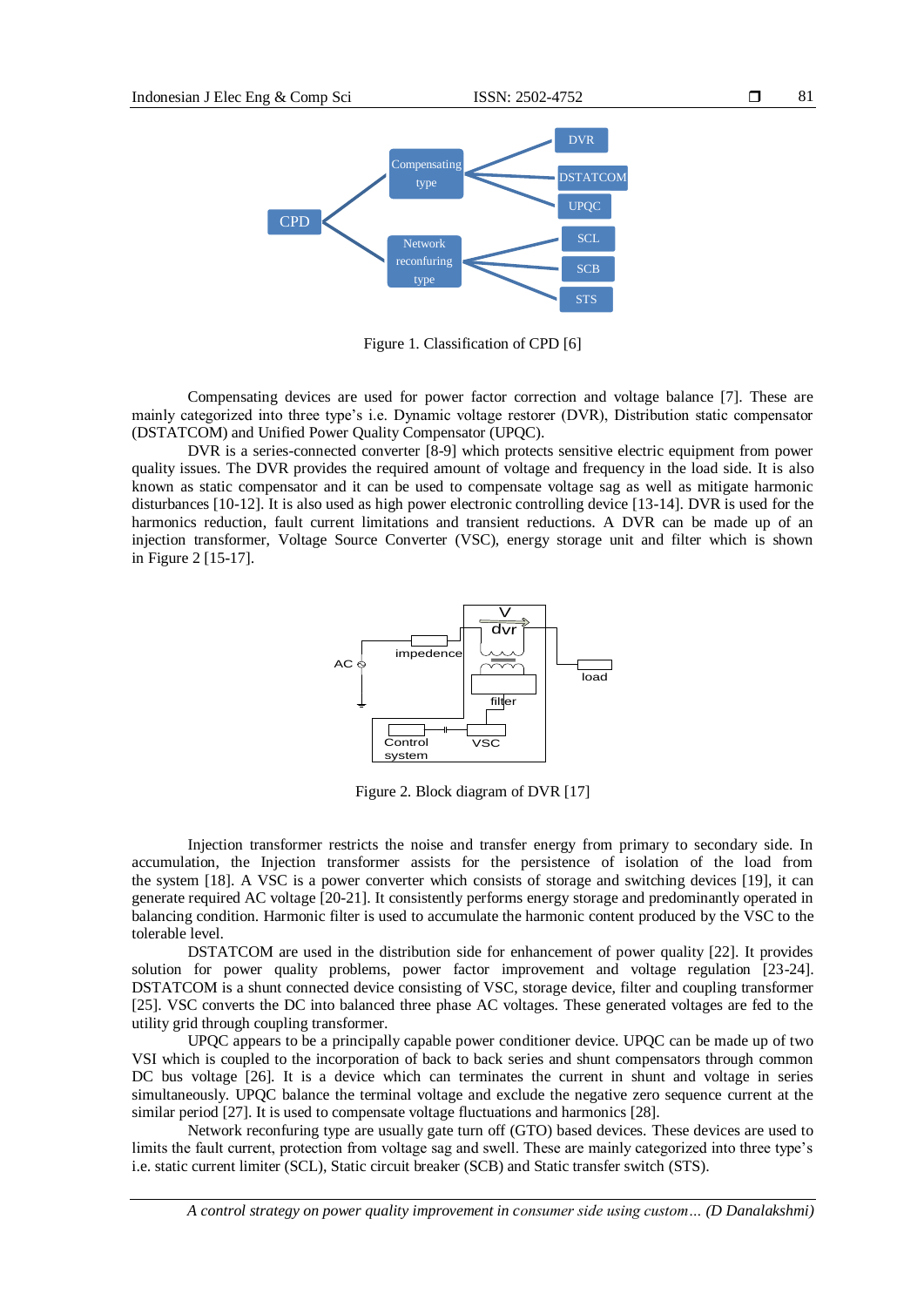SCL is used to prevent high fault current. It is the combination of a couple of opposite poled switches in parallel with the current limiting inductor [29]. The current limiter is used to control the current in case of a fault. In the usual condition the opposite poled switch remains closed. When the fault is sensed, these switches are opened and thereby the fault current starts flowing through the current limiting inductor and limit the current [29].

SCB is used to perform auto reclosing function [29]. It reduces the electrical faults and preserves the huge currents from distribution side. It is used as single, hybrid, static transfer switch. The current and voltage ratings of the breaker illustrates the price tag, constraint of switching devices and breaker losses. It is used as high speed switching device.

STS can be used to shield the sensitive load from voltage sag or swell and thereby serves as protecting device [30]. The advantage of the STS is the continuous supply of load current and there by maintain uninterrupted power to consumers. It is used in high power applications.

The above mentioned CPD possess its own benefits. Among these devices, DVR is examined as unique and most efficient because DVR has many advantages by comparing with the other CPD's. One of the advantages is less expenditure compared to the other devices. Additional justification is that, the DVR has a higher energy capability than other devices. Besides, the DVR is minor in dimension compared to the DSTATCOM [31]. Based on these explanations, the DVR is extensively examined as most effective CPD for mitigating power quality problem. Whenever distortion arises, the control strategy plays significant role to make the DVR in active condition. Among all control strategies, stationary reference frame theory is simple and suitable for DVR. The topology is validated by using SIMULINK/MATLAB.

In section 2, the control strategies of the DVR are discussed. In section 3, the detailed description of proposed theory is discussed. In section 4, result and discussions are explained and section 5 provides the conclusion.

#### **2. CONTROL STRATEGY OF DVR**

Control strategy is nothing but the process used to control the system and execution of strategic plans. The main concept of control scheme is to sustain constant voltage magnitude at the sensitive load side. In order to mitigate the voltage distortions, the various control strategies of DVR are used and explained as follows.

#### **2.1. Phase Locked Loop (PLL)**

Phase locked loop acts as a control system, which gives output signal. The phase of the output signal is related to the phase of input signal. It is used to track the phase of the incoming signal [32]. Figure 3 shows that, PLL consists of three elements namely phase detector, Voltage Controlled Oscillator (VCO) and loop filter. The basic concept behind the PLL, the signal from the VCO and the reference signal connected to the input ports of the phase detector. The output from the phase detector is passed to the loop filter. The incoming signal of loop filter is applied to VCO. The error signal which is generated from the phase detector passes through a loop filter which, then manages various assets out of the loop and eliminate the high frequency elements from the signal. Once error signal generated from the loop filter is applied to the control terminal of the VCO. The sense of any variation in this voltage is such that it tries to reduce the phase difference and frequency between the two signals. Initially the loop will be out of lock, and the error voltage will pull the frequency of the VCO towards that of the reference, until it cannot reduce the error any further. At that instant, the loop is locked and hence called PLL.



Figure 3. Block diagram of phase locked loop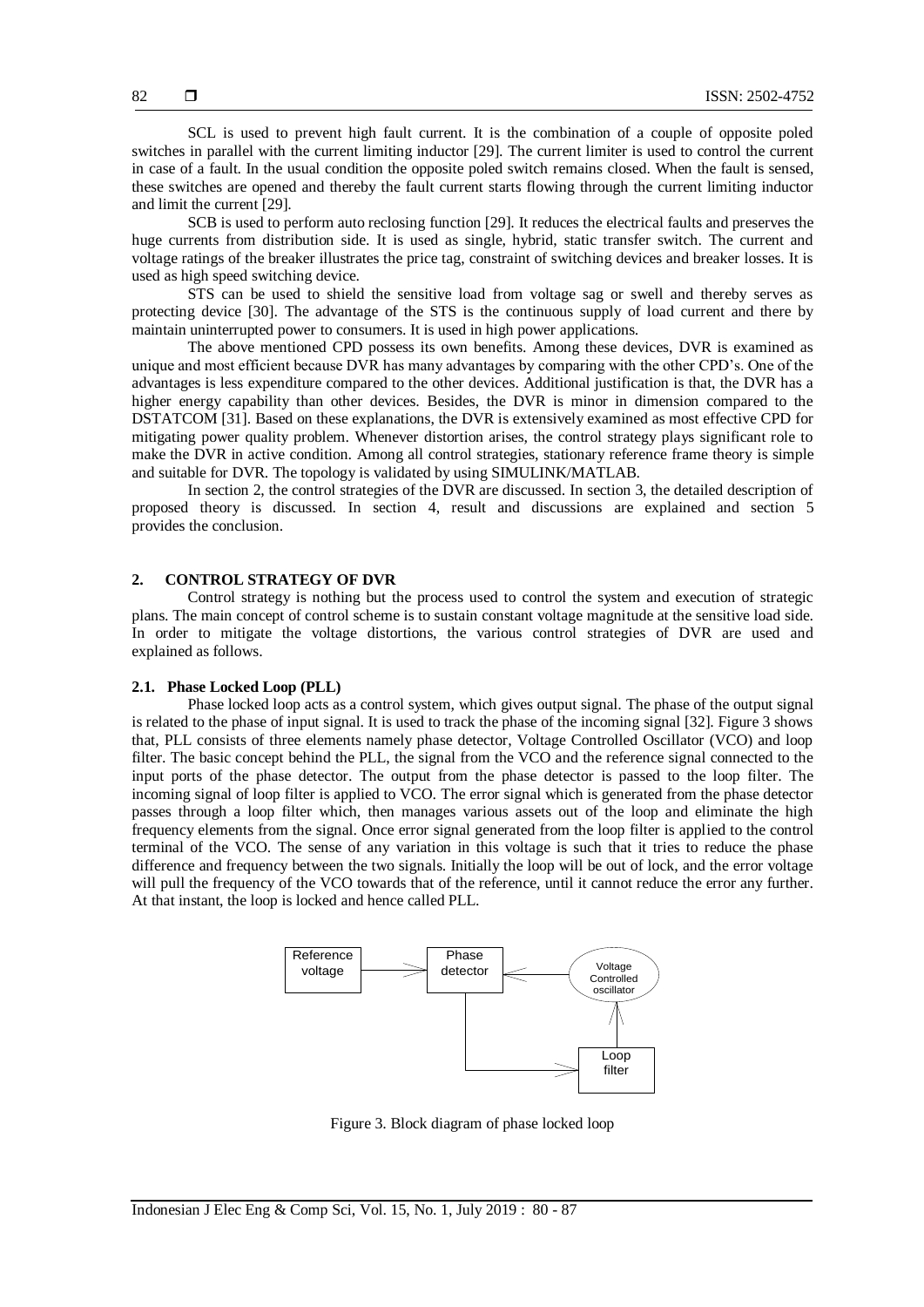83

#### **2.2. Reference Frame Theory**

A transformation of variables is used frequently to reduce the complication of the voltage equations that examines the performance of electric machines. The well-known real transformations are attained from the general transformation by simply conveying the speed of the rotation of the reference frame. There are three reference frames and they are as follows:

- a. Stationary reference frame theory
- b. Rotor reference frame theory
- c. Synchronous reference frame theory

## **2.2.1 Synchronous Reference Frame Theory**

Among the several control strategies of DVR, synchronous reference frame (SRF) theory is most predictable and suitable for DVR. The main concept as the name suggests is to have a frame which rotates at a synchronous speed [33]. SRF based control method presents excellent features when compared to other methods but it requires PLL technique. This new technique is based on the SRF theory using the PLL for phase locking, so it work under distorted and unbalanced load conditions. The main advantage of SRF theory is that it allows any transformation of space coordinates that does not depend on time.

#### **3. PROPOSED THEORY**

The proposed control scheme is to sustain constant voltage magnitude at the sensitive load point. In order to mitigate the numerous voltage distortions, the synchronous reference frame (SRF) theory control scheme is implemented, but it requires phase locked loop (PLL). Here PLL acts as a control system and gives output whose phase is related to the phase of input. So it will works under the distorted and unbalanced load conditions. The proposed SRF control scheme uses a-b-c to d-q-o transformations, filters, PLL and inverter as shown in Figure 4. The proposed SRF based theory can be used to resolve power quality problems like voltage sag, swell, harmonics, flickers, voltage unbalance etc. [34]. In this method the control technique of DVR examines the reference voltage to be injected by the injection transformer, by connecting the positive sequence components of the utility voltages with load side line voltages. These utility side voltages are converted into d-q-o and filtering out required component by using filters and then inverse transformation is applied to get a-b-c transformation. Figure 5 shows the block diagram representation of three phase DVR.



Figure 4. Block diagram of SRF theory [34]

## **4. RESULTS AND DISCUSSIONS**

The grid supplying 415 V, 50Hz, to the constant load and DVR is connected in series with the grid line with the help of injection transformer. The three phase fault was created on the utility side and examined how the DVR is operating while utility is under three phase fault condition.

DVR consist of converter which is used for power conversion and injection of voltage with the grid. Injection transformer is useful for voltage injection at determined level towards the grid. In this work, the voltage sag is created from t=0.03s to t=0.1s between two phases and swell occurs from t=0.2s to 0.4s. In this condition, the three phase voltage across grid is shown in Figure 6 a. It is found that two phases have low voltage from t=0.03s to t=0.1s during voltage sag and high voltage from t=0.2s to 0.4s during voltage swell. there is occurrence of switching frequency voltages in the converter, remaining switching times it maintains constant voltage. The three phase voltage across the load shown in Figure 6 b, it is found that during occurrence of voltage sag and swell for particular switching period, it maintains constant load voltage due to DVR. The injected voltage of DVR is shown in Figure 6 c, it is found that more voltage is injected or absorbed due to occurrence of voltage sag and swell. Harmonics reduces the quality of power. Therefore, the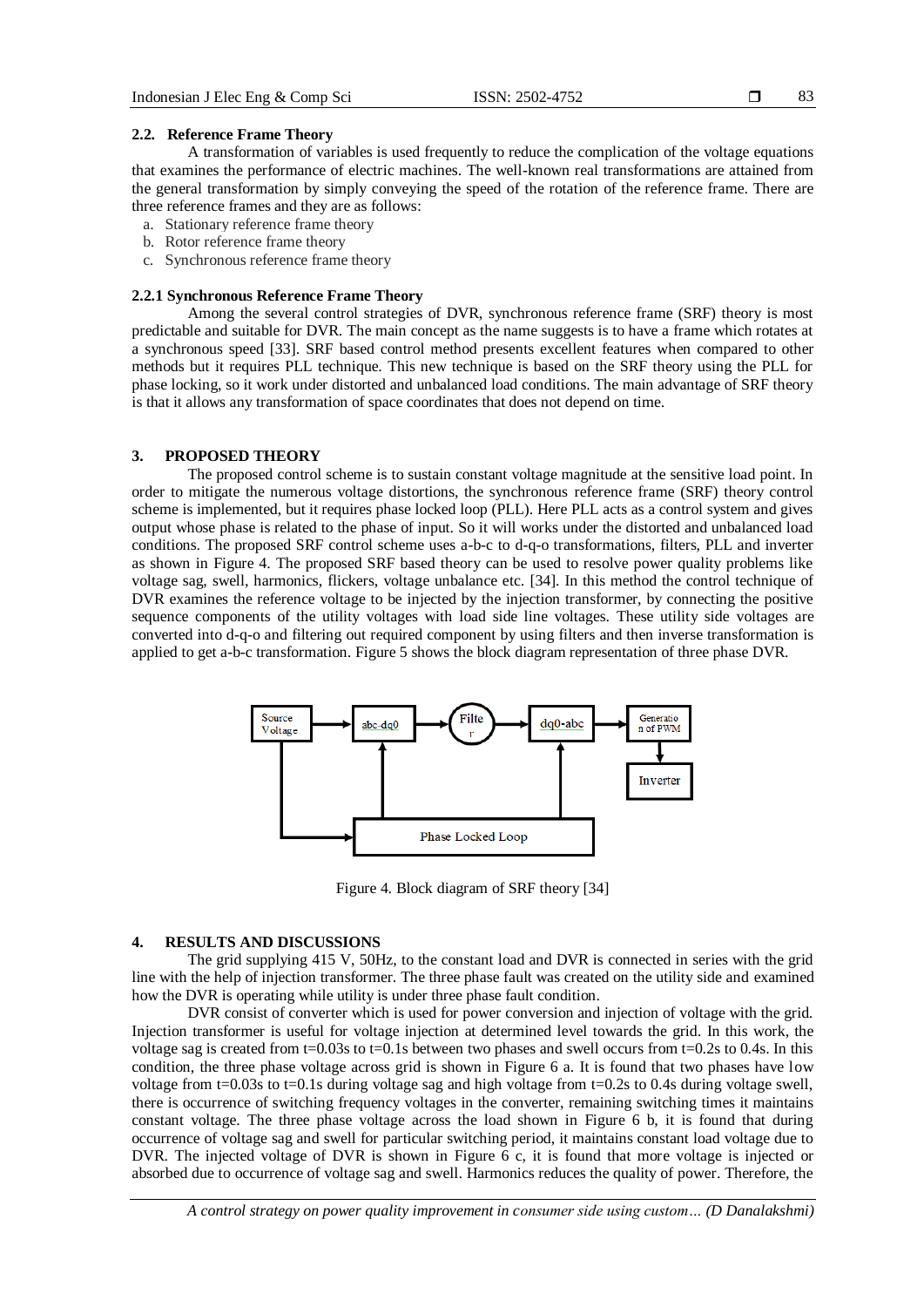filter circuit is used to remove the harmonics. The DVR is able to compensate both the voltage sag as well as swell and maintain the constant load voltage as shown in Figure 6 b. During voltage sag and swell conditions, the DVR provides injected voltage and protects the system from distorted conditions.



Figure 5. Block Diagram Representation of three phase DVR

Total harmonic distortion (THD) is the measure of effective value distorted wave form and it is defined as the ratio of the sum of the powers of all harmonic components to the power of the fundamental frequency. In power systems, lower the THD means reduction in peak currents, core losses etc. and it is measured by using THD analyzer. A THD measurement can be made by applying a sine wave as an input to a system, and determining the total energy which appears at the output of the system as harmonics of the input frequency. Figure 7 shows the THD for the load voltage under different harmonic order for the fundamental frequency (50 Hz) and THD of load voltage are 3.95% which is less than the 5% limit prescribed in IEEE- 519 standards.



Figure 6. a) Grid voltage, b) Load voltage and c) Injected voltage under Three Phase Fault condition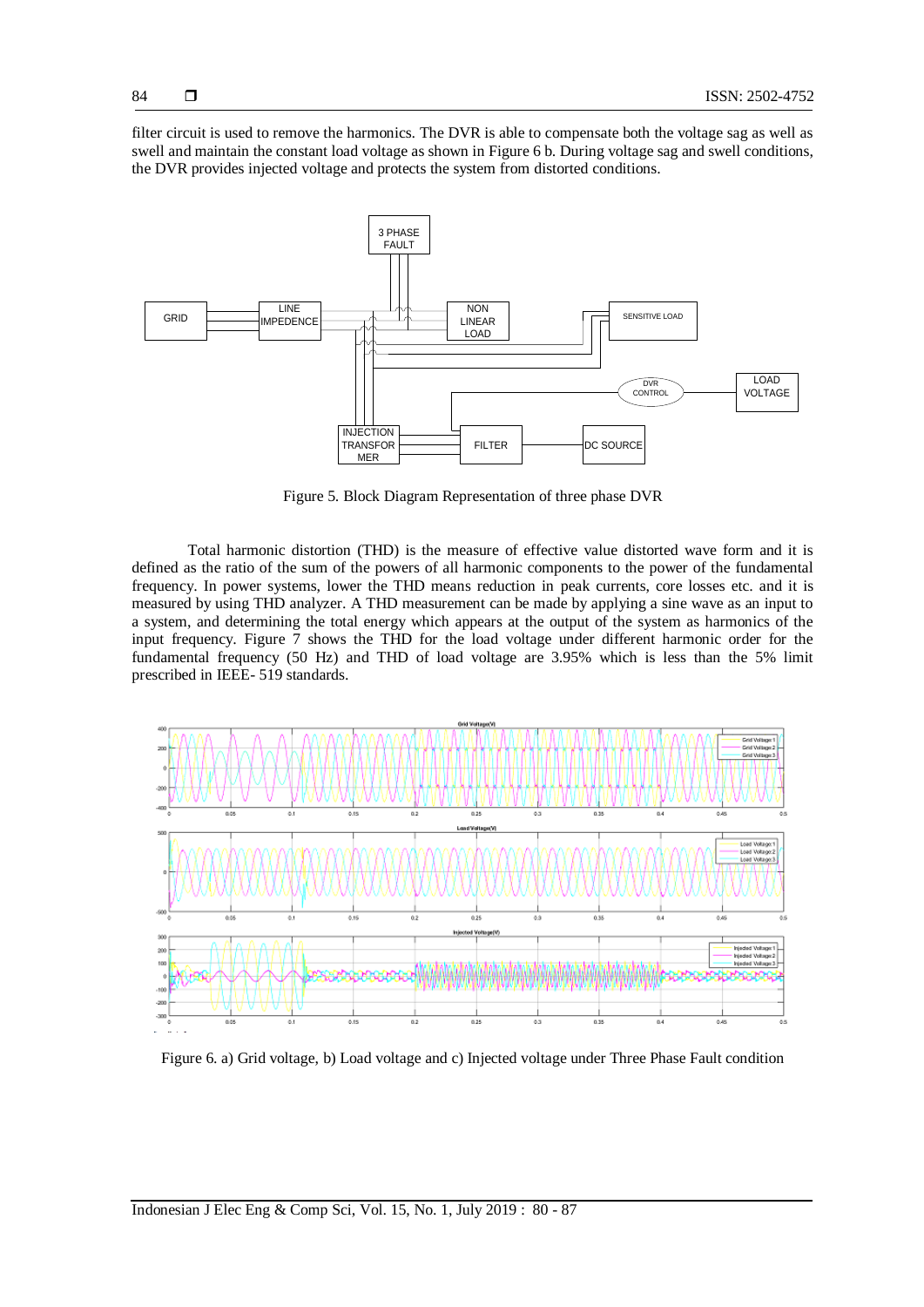

Figure 7. THD for the load voltage under different harmonic order

#### **5. CONCLUSION**

This paper dispenses the literary text review of different types of CPD for improvement of power quality. The appropriate custom power devices are selected based on system configuration and type of load. It has been found that DVR has superior characteristics such as vibrant reaction to disturbance, less cost and size. The new methodology of control strategy such as synchronous reference frame theory is discussed to improve the power quality using DVR. The overall performance of the DVR is examined under faulty condition. With this control strategy, the simulated output value of THD is found to be 3.95%. DVR is provided to suppress the voltage distortion in utility side. The voltage and current related power quality problems are reduced by using DVR. Thus the DVR obviously dispense the best economic solution for its expanse and capabilities under distortions.

#### **REFERENCES**

- [1] Brenna, M., Faranda, R. and Tironi, E, "A new proposal for power quality and custom power improvement: OPEN UPQC,"*IEEE Transactions on Power Delivery*, vol. 24, no. 4, pp. 2107-2116, 2009.
- [2] Anaya-Lara, O. and Acha, E, "Modeling and analysis of custom power systems by PSCAD/EMTDC,"*IEEE transactions on power delivery*, vol. 17, no. 1*,* pp. 266-272, 2002.
- [3] Xu, Q., Ma, F., Luo, A., He, Z. and Xiao, H, "Analysis and control of M3C-based UPQC for power quality improvement in medium/high-voltage power grid," *IEEETransactions on Power Electronics*, vol. 31*,* no.12, pp. 8182-8194, 2016.
- [4] Meyer, C., De Doncker, R.W., Li, Y.W. and Blaabjerg, F, "Optimized control strategy for a medium-voltage DVR—Theoretical investigations and experimental results,"*IEEE Transactions on Power Electronics*, vol. 23*,* no*.*  6, pp. 2746-2754, 2008.
- [5] Desale, P.A.,Dhawale, V.J. and Bandgar, R.M, "Brief review paper on the custom power devices for power quality improvement, *"International Journal of Electrowwwwwnic and Electrical Engineering***,** vol. 7, no. 7, pp. 723-733, 2014.
- [6] Gupt, S., Dixit, A., Mishra, N. and Singh, S.P, "Custom power devices for power quality improvement: a review," *International Journal of Research in Engineering & Applied Sciences*, vol. 2, No*.* 2, pp.1646-1659, 2012.
- [7] Devaraju, T., Reddy, V.V. and Kumar, M.V, "Role of custom power devices in Power Quality Enhancement: A Review, *"International Journal of Engineering Science and Technology*, vol. 2*,* no*.* 8, pp. 3628-3634, 2010.
- [8] Babaei, E. and Kangarlu, M.F, "Voltage quality improvement by a dynamic voltage restorer based on a direct three-phase converter with fictitious DC link,"*IET generation, transmission & distribution*, vol. *5,* no*.* 8, pp. 814- 823.2011.
- [9] Jothibasu, S. and Mishra, M.K, "A control scheme for storageless DVR based on characterization of voltage sags,"*IEEE transactions on power delivery*, vol. 29no*.* 5, pp. 2261-2269, 2014.
- [10] Remya, V. K., P. Parthiban, V. Ansal, and Avinash Nandakumar. "Single-Phase DVR with Semi-Z-Source Inverter for Power Distribution Network." *Arabian Journal for Science and Engineering,* pp. 1-15, 2018.
- [11] Milanovic, J.V. and Zhang, Y, "Modeling of FACTS devices for voltage sag mitigation studies in large power systems," *IEEEtransactions on power delivery*, vol. *25,* no. 4*,* pp. 3044-3052, 2010.
- [12] Zhang, Y. and Milanovic, J.V, "Global voltage sag mitigation with FACTS-based devices," *IEEE Transactions on Power Delivery*, vol.25no*.* 4, pp. 2842-2850, 2010.
- [13] de Almeida Carlos, G.A., Jacobina, C.B., Méllo, J.P.R.A. and dos Santos, E.C, "Cascaded open-end winding transformer based dvr," *IEEE Transactions on Industry Applications*, vol. 54*,* no. 2,pp. 1490-1501, 2018.
- [14] Babaei, E., Kangarlu, M.F. and Sabahi, M, "Mitigation of voltage disturbances using dynamic voltage restorer based on direct converters," *IEEE Transactions on Power Delivery*, vol. *25,* no*.* 4, pp. 2676-2683, 2010.
- [15] Li, Y.W., Loh, P.C., Blaabjerg, F. and Vilathgamuwa, D.M, "Investigation and improvement of transient response of DVR at medium voltage level,"*IEEE transactions on industry applications*, vol.43, no. 5, pp. 1309-1319, 2007.

85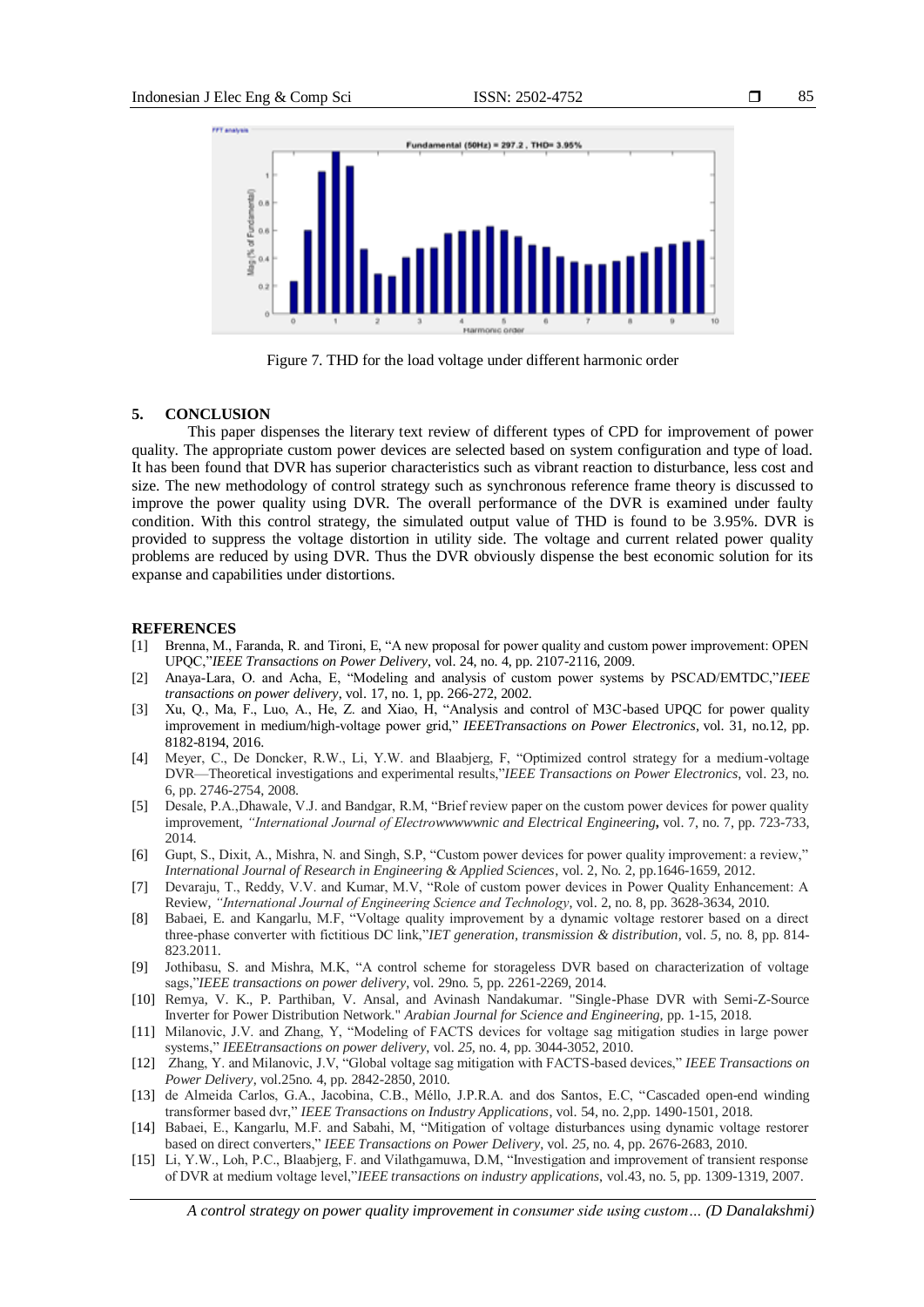- [16] Rauf, A.M. and Khadkikar, V, "An enhanced voltage sag compensation scheme for dynamic voltage restorer," IEEE*transactions on industrial electronics*, vol. 62, no. 5, pp. 2683-2692, 2015.
- [17] Vilathgamuwa, M., Perera, A.R. and Choi, S.S, "Performance improvement of the dynamic voltage restorer with closed-loop load voltage and current-mode control,"*IEEE Transactions on Power electronics*, vol. 17*,* no*.* 5, pp. 824-834, 2002.
- [18] Saeed, A.M., Aleem, S.H.A., Ibrahim, A.M., Balci, M.E. and El-Zahab, E.E, "Power conditioning using dynamic voltage restorers under different voltage sag types," *Journal of advanced research*, vol. *7,* no*.* 1, pp. 95-103, 2016.
- [19] Balamurugan, C.R. and Vijayalakshmi, K.," Comparative Analysis of Various Z-source Based Five Level Cascaded H-bridge Multilevel Inverter," *Bulletin of Electrical Engineering and Informatics(BEEI)*, vol. *7,* no. 1, pp.1-14, 2018.
- [20] Omar, Rosli, et al, "Comparative Study of a Three Phase Cascaded H-Bridge Multilevel Inverter for Harmonic Reduction," *Indonesian Journal of Electrical Engineering and Computer Science(IJEECS),* vol.14, no.3, pp. 481- 492, 2015.
- [21] Balamurugan, ChinnapettaiRamalingam, et al, "A review on modulation strategies of multi-level inverter," *Indonesian Journal of Electrical Engineering and Computer Science(IJEECS),* vol.3, no.3, pp. 681-705, 2016.
- [22] Ara, A.L., Tolabi, H.B. and Hosseini, R, "Dynamic modeling and controller design of distribution static compensator in a microgrid based on combination of fuzzy set and galaxy-based search algorithm," *International Journal of Engineering-Transactions A: Basics*, vol. 29, no. 10,pp. 1392-1400, 2016.
- [23] Mala, R.C., Prabhu, N. and HV, G.R., "Performance of STATCOM-ES in Mitigating SSR," .*International Journal of Power Electronics and Drive Systems (IJPEDS)*, vol. 8, no. 4, pp.1822-1829, 2017.
- [24] Reddy, S.R., Prasad, P.V. and Srinivas, G.N., "Design of PI and Fuzzy Logic Controllers for Distribution Static Compensator", *International Journal of Power Electronics and Drive Systems (IJPEDS)*, vol. 9, no. 2, pp.465-477, 2018.
- [25] Singh, B., Jayaprakash, P. and Kothari, D.P, "A T-connected transformer and three-leg VSC based DSTATCOM for power quality improvement, "*IEEE Transactions on Power Electronics*, vol. 23*,* no*.* 6, pp. 2710-2718, 2008.
- [26] Ajitha, P. and Jananisri, D., "Voltage Sag Mitigation and Load Reactive Power Compensation by UPQC," *Bulletin of Electrical Engineering and Informatics(BEEI)*, vol. 3*,* no*.* 2, pp.109-112, 2014.
- [27] Desale, P.A., Dhawale, V.J. and Bandgar, R.M, "Brief review paper on the custom power devices for power quality improvement," *International Journal of Electronic and Electrical Engineering*, vol. 7, no.7, pp. 723-733, 2014.
- [28] Samal, S. and Hota, P.K., "Wind Energy Fed UPQC System for Power Quality Improvement," *Bulletin of Electrical Engineering and Informatics*, vol. 7, no.3, pp.495-504, 2018.
- [29] Ghosh, A. and Ledwich, G, "Power quality enhancement using custom power devices*,*" *Springer Science & Business Media*, 2012.
- [30] Moschakis, M.N. and Hatziargyriou, N.D, "A detailed model for a thyristor-based static transfer switch,"*IEEE Transactions on Power Delivery*, vol. 18*,* no. 4,pp. 1442-1449, 2003.
- [31] Benachaiba, C. and Ferdi, B, "Voltage quality improvement using DVR," Electrical *Power Quality and Utilisation. Journal*, vol. 14, pp. 39-46, 2008.
- [32] Viet, D.T., Hieu, N.H., Le Hoa, N. and Khoa, N.M.," A control strategy for dynamic voltage restorer," *In Power Electronics and Drive Systems (PEDS), 11th International Conference on IEEE*, pp. 1106-1110, 2015.
- [33] Lee, R.J., Pillay, P. and Harley, R.G., "D, Q reference frames for the simulation of induction motors," *Electric power systems research*, vol. 8, no.1, pp.15-26. 1984.
- [34] Kohila, J., Kannan, S. and Kumar, V.S., "Control of dynamic voltage restorer for injecting active power using synchronous reference frame theory," In *Circuit, Power and Computing Technologies (ICCPCT), 2015 International Conference on IEEE*, pp. 1-6, 2015.

#### **BIOGRAPHIES OF AUTHORS**



D. Danalakshmi was born in Chennai, Tamilnadu, India. She has received her B.E. degree in Electrical and Electronics Engineering from Thiagarajar College of Engineering, Madurai, affiliated to Madurai Kamaraj University, India in 2003 and M.E. degree in Power Systems Engineering from Thiagarajar College of Engineering, Madurai, affiliated to Anna University, Chennai, Tamil Nadu, India, in 2006. She has completed her Ph.D. degree in Kalasalingam University in September 2017. She has received the Advanced Mission 10X learning approach practitioners certificate and her assignments were made available in Wipro Mission 10X portal. She has been awarded with the appreciation certificate from Indian Institute of Technology, Kharagpur as topper for NPTEL online certification exam on "Power system" conducted on October 2017. She is a life member of Indian Society for Technical Education (ISTE). She has worked as an Assistant Professor in the Department of Electrical & Electronics Engineering, Kalasalingam University, Krishnankoil, Virudhunagar District, Tamil Nadu, India for eight years. Then, she has worked as an Assistant Professor in the Department of Electrical & Electronics Engineering, AAA college of Engineering and Technology, Amathur, Sivakasi, Tamil Nadu, India for two years. Then, She worked in Madanapalle Institute of Technology. Presently, she is working as Associate Professor in the Department of Electrical & Electronics Engineering, GMR